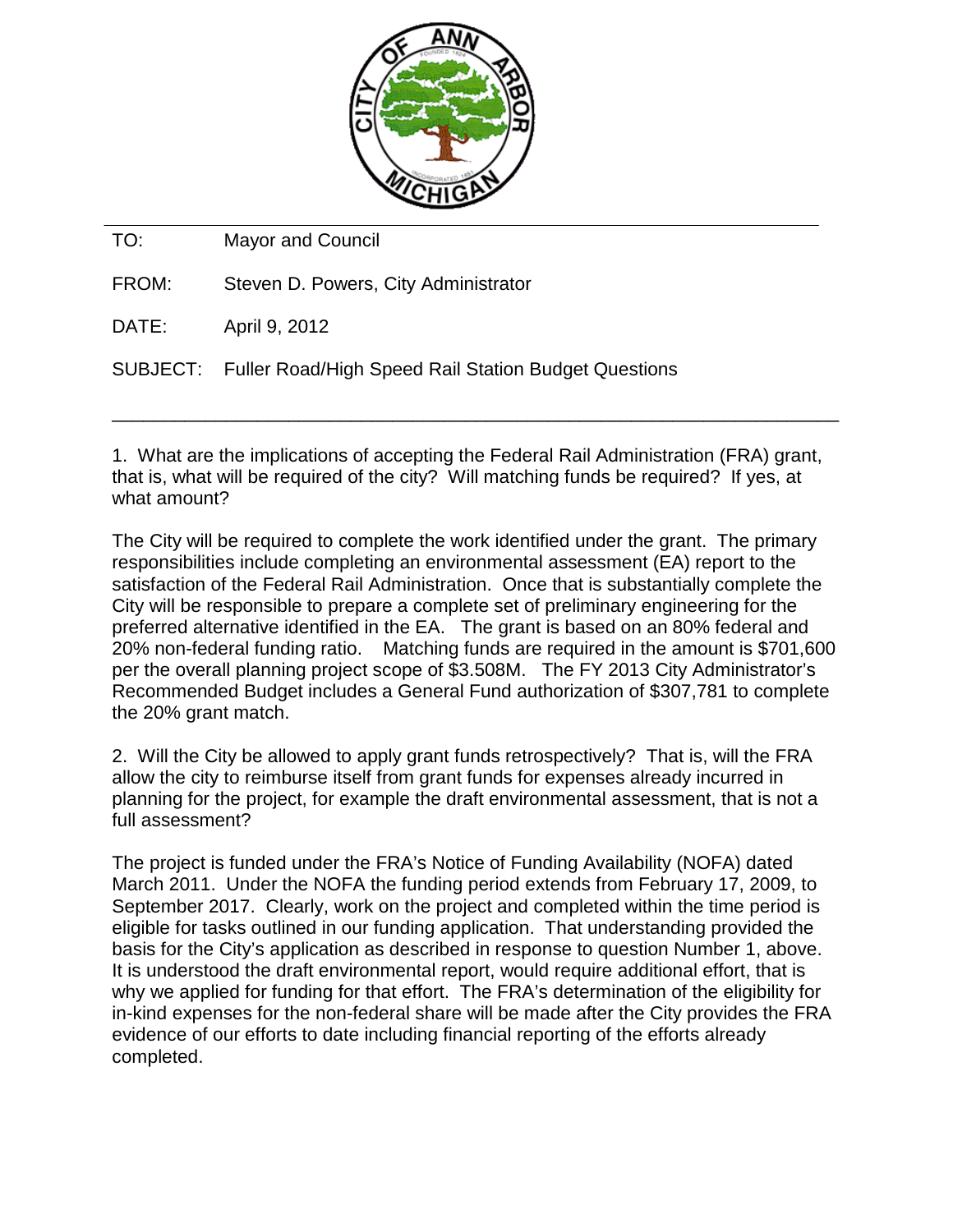3. Are the funds encumbered by a specific site? That is, will the funds be allowed for preliminary engineering and environmental assessment only at the Fuller Road site, or could they be applied to assessment and planning at the existing depot site or any other potential location?

Site selection still needs to be performed. Environmental assessment (EA) does not mean a particular site has been selected. The grant will fund the completion of an EA, subject to FRA's standards and criteria, within the City of Ann Arbor. The EA must include consideration of the existing facility and the City's list of potential alternatives. Our draft EA outlined many such alternatives including but not limited to the Fuller Road Site. The project moves forward to the Preliminary Engineering (PE) Phase of work when the EA is acceptable to the FRA.

4. Is there a timing issue related to use of the FRA grant? That is, is there a requirement for use of the grant funds within a specified time period? If the funds are not used, what happens?

As described above the funds remain available to September 2017. If the City does not complete the grant work, the funds would go unspent. It might also reflect poorly on the City as an applicant in future rounds of funding from the USDOT. The USDOT awards many grants under a variety of competitive programs. Project sponsors that can demonstrate their effectiveness in completing projects are generally viewed in a positive light. A good example is the Stadium Boulevard Bridges. We received a discretionary grant and are moving forward with the project in a timely manner.

5. Since the project has changed because the UM no longer plans to build a parking structure on the site, is there a change in how the grant can/will be applied? Does the FRA consider this to be the same project?

The Project still falls within the effort described in the current application. The City applied for funding for an EA and PE for a new train station. Although our initial application anticipated a relationship with the UM for other uses at the station location, our FRA grant was specific to the elements needed to support a train station - the station building, related platforms, track work, and parking to ensure the station would function now and for the foreseeable future. City staff has no indication that FRA views our project differently since the UM partnership has been set aside. The existing Ann Arbor AMTRAK station is not well equipped to address current and future demands. The EA and PR will allow for a detailed review of the elements of the station and how to best move forward within a changing rail transportation environment.

The grant application included financial support from the UM. The City Administrator's FY 2013 Recommended Budget includes funding to allow the planning grant to proceed regardless of whether the UM chooses to provide financial support.

6. Are there any further expenditures in process or planned for this project and, if so, what are the expenditures and what is the funding source?